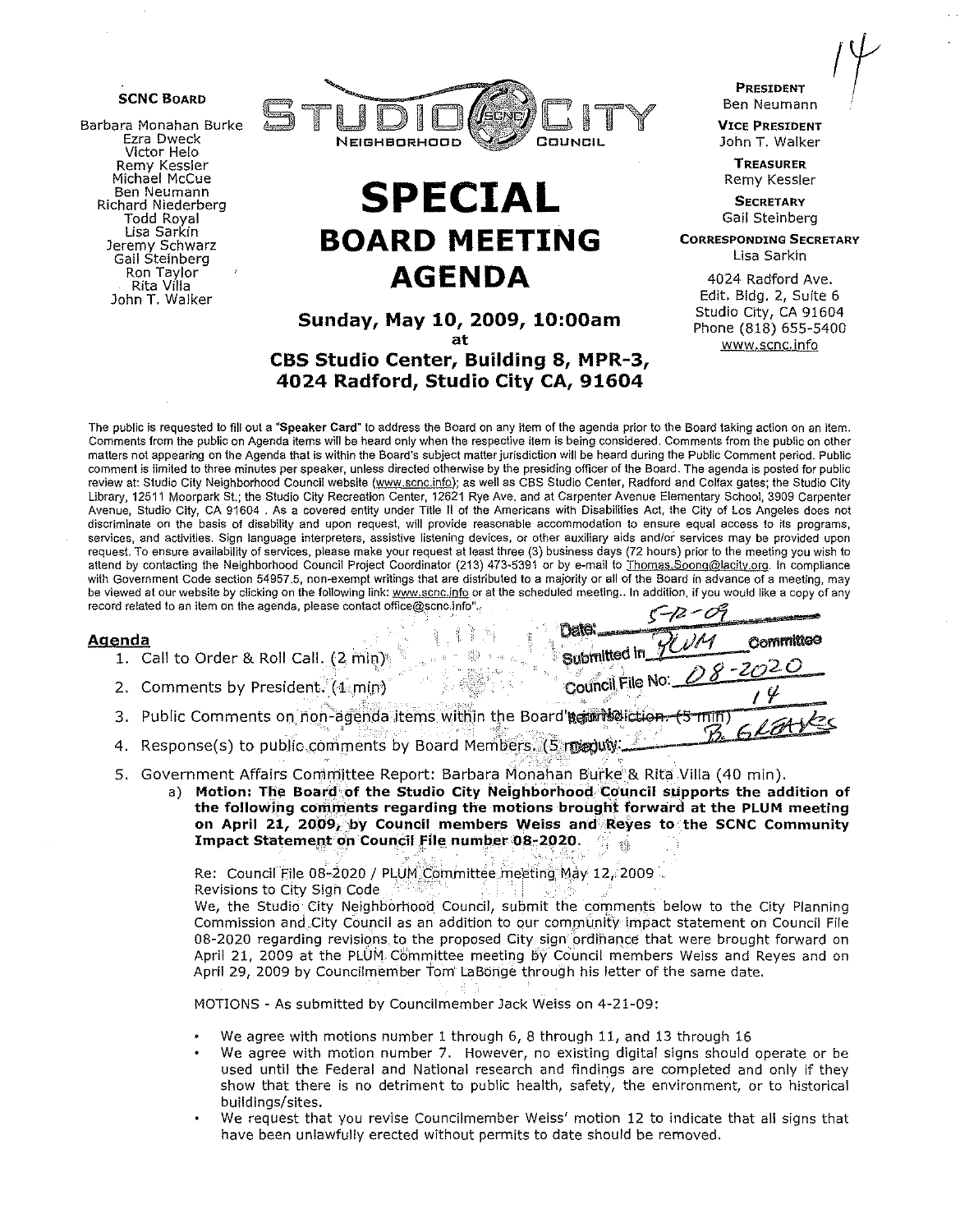We request that your revise Councilmember Weiss' motion 17 to state - "Clarify that the  $\bullet$ definition of "interior signs" are signs not visible from the public right of way or incidentally visible from public right of way"

MOTIONS - As submitted by Councilmember Ed P. Reyes on 4-21-09:

- We agree with motions number 2 through 4 and 7.
- Councilmember Reyes instructed the Planning Department to report back on the feasibility of allowing for a less restrictive minimum acreage and/or square footage and eligible zones for the Comprehensive Sign Program. Studio City does not support the Comprehensive Sign Program as it is presently contemplated in the proposed ordinance. We do not support any decrease in the minimum acreage and/or square footage or any increase in the number of eligible zones.
- Councilmember Reyes instructed the Planning Department to define a "Sign Impact Area" as it relates to the Sign Reduction Program. Councilmember Reyes inquired whether the impact area could be expanded. Studio City does not support such an expansion. We support the motion of Councilmember Weiss stated in his motion number 11 above.
- Councilmember Reyes instructed the Planning Department to discuss the inclusion of "grandfathered sign districts." He requested that the current ordinance include what was recommended in the original ordinance that was sent to CPC. Studio City does not support the inclusion of any "grandfathered sign districts" in addition to the two included in the proposed ordinance submitted to PLUM by the CPC. The filing of an application for a sign district which has not even begun the public hearing process should not be grandfathered. Neither the proposed Metro/Universal sign district nor the proposed Universal Evolution sign district should be grandfäthered.
- Councilmember Reves instructed the Department of Building and Safety with the assistance of the City Administrative Officer (CAO) to determine what resources have been paid to the City for the sign inspection and enforcement program. He directed that the report should include who has paid, funding information that includes total current account balance, and purpose. In addition, the report should identify what resources are available, or may be available to the City to enforce the law—Studio City would like it to be noted that payments into this fund should not affect the standing of any party in the matter of citywide sign issues.

Studio City would like to express its gratitude to Councilmember Tom LaBonge for submitting his letter dated April 29, 2009. We support his position that Sign Districts should be limited to one specific geographical area of the City: the Downtown Center. Studio City further agrees with Councilmember Tom LaBonge that provision (b) from Section 9, paragraph B-1 should be removed from the Draft Sign Ordinance.

b) Motion: The Board of the Studio City Neighborhood Council supports the addition of the following comments to the SCNC Community Impact Statement on Council File number 08-2020 regarding the draft sign ordinance send by the CPC to PLUM and which will be further considered at its meeting on May 12, 2009.

Re: Council File 08-2020 and CPC's Draft Sign Ordinance - City Planning Case No. 2009-0008-CA

Revisions to City Sign Code

We, the Studio City Neighborhood Council, hereby ask the City Planning Commission and City Council to take the actions below regarding latest proposed ordinance to revise and amend the Los Angeles Municipal Code regulating signs.

- 1. Prohibit all super graphics. "Wall Signs," as they are now being called, are unacceptable. Otherwise we are concerned that buildings will be constructed with blank walls to accommodate them.
- 2. Neighborhood Councils ("NCs") should be notified of requests for appeal of Civil Penalties and of proposed Comprehensive Sign Districts. To have the "Code section be consistent," notify NCs of all proposed items effecting billboards and signage rather than cutting them out of the process. NCs represent all stakeholder and should be "at the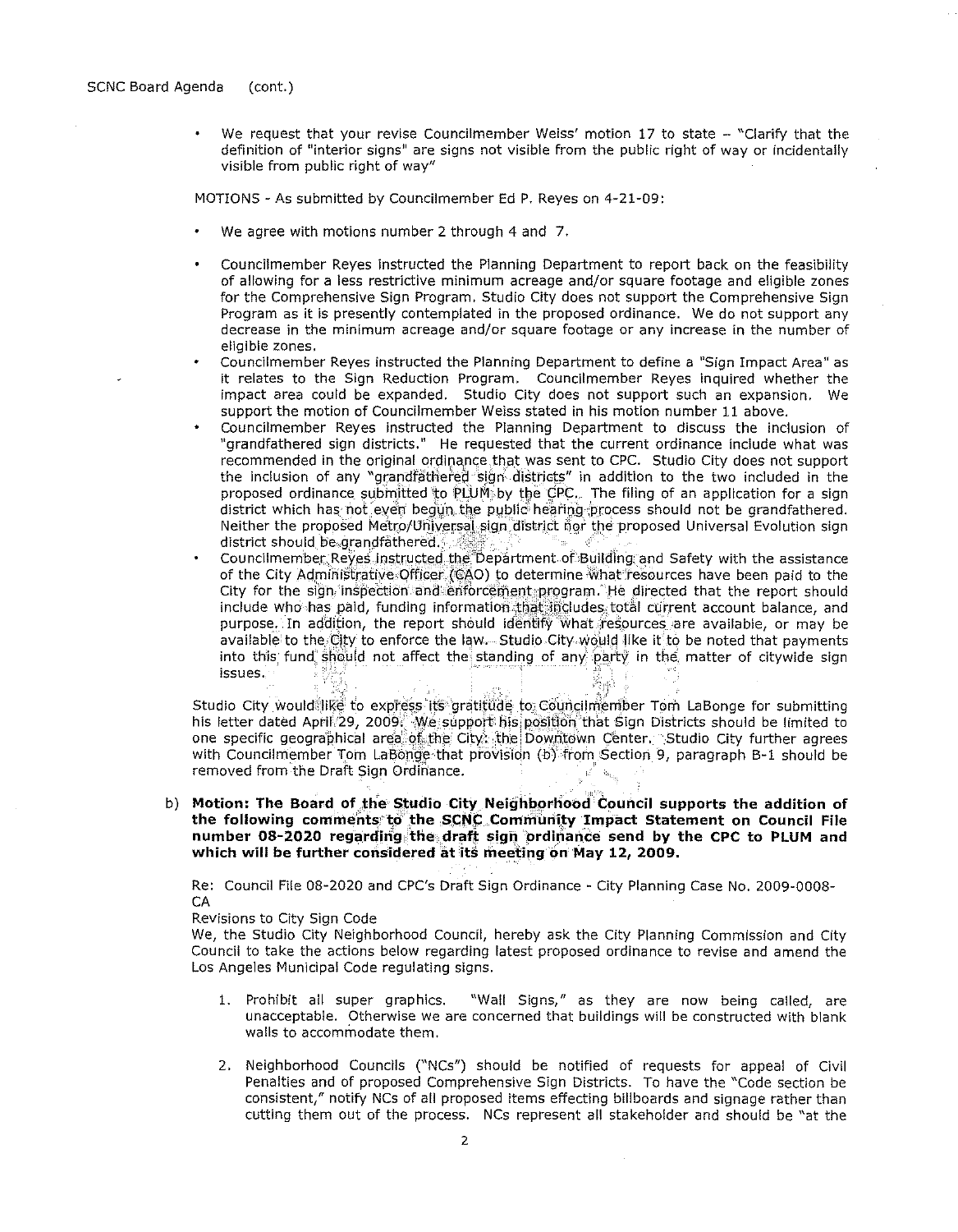table" in accordance with the intent of the City charter to provide NC public oversight of City Government.

3. At the present time Digital signs should be prohibited everywhere in the City, even in Sign Districts.

The City Council voted to support state legislation AB 109 that is being proposed by Representative Mike Feuer for a two-year Moratorium on Digital Billboards. We request that the City Council incorporate the provisions of that legislation into the City's proposed ordinance. This will allow time for the completion of ongoing Federal and National Studies concerning the effects of digital billboards and signs on "public health and welfare," hazards to drivers, pedestrians, residents, property, and communities. Additional items that should be addressed in the proposed ordinance are limiting the effects on the environment and on historical buildings of digital signs and billboards.

- 4. NCs should be fully represented on the proposed taskforce that will meet in one year.
- 5. NCs should have the right of Private Action.
- 6. A discretionary deviation of 20% is too large. There should be no exceptions. Exceptions lead to more litigation. - 11
- 7. The City of Los Angeles is not only an urban area. Significant portions of the City are suburban and rural  $\mathbb{R}$  . The suburban and rural  $\mathbb{R}$

Studio City is suburban. The two proposed Sign Districts, the Metro/Universal Sign<br>District and the Universal Evolution Sign District are incompatible with the suburban character of Studio City. The proposed Metro/Universal Sign District is wholly in Studio City; The Universal Evolution Sign District is adjacent to Studio City in the County of Los Angeles: These Sign Districts are being proposed separately, however, their combined impact will have a significant detrimental effect which is unacceptable to Studio City Stakeholders,

Sign Districts are one massive loophole in the proposed ordinance. The property owners within the Sign District appear to be allowed to make the decisions about the sign districts. The Community does not have any say. A "Times Square" West will be erected in Studio City, an area that currently has a village atmosphere. This result would be disastrous.

It is insufficient to cite a problem only with single-family residences around any proposed Sign Districts. Residences that are zoned up to R-3 should also be given consideration.

No one needs the glare, noise and onslaught of visual clutter all day and night with the attendant traffic and parking nightmare that Sign Districts create. Sign Districts represent an unwarranted intrusion upon our lives which is, in fact, life altering for the worse. N DEN

- 8. Enforcement and penalties are essential if the ordinance is to be taken seriously.
- 9. There should be no exception to the requirement that there must be a 660 foot buffer between the freeway and signs unless otherwise permitted by California Codes.
- 10. (Page C-2) "Signs should not dominate the visual character of an area. The easily enforceable time/place/manner restrictions City wide are to protect neighborhoods." Therefore, again we request that you act to prohibit Digital Signs everywhere even in Sign Districts.
- 11. Allow only Fine Art Murals to be installed on private property and then only when approved by the Department of Cultural Affairs. Supergraphics should not be permitted under the guise that they are Fine Art Murals.
- 12. The proposed ordinance would permit Sign Districts to include Supergraphics, Digital, off-site and rooftop signs. Such signage would not comply with the code because they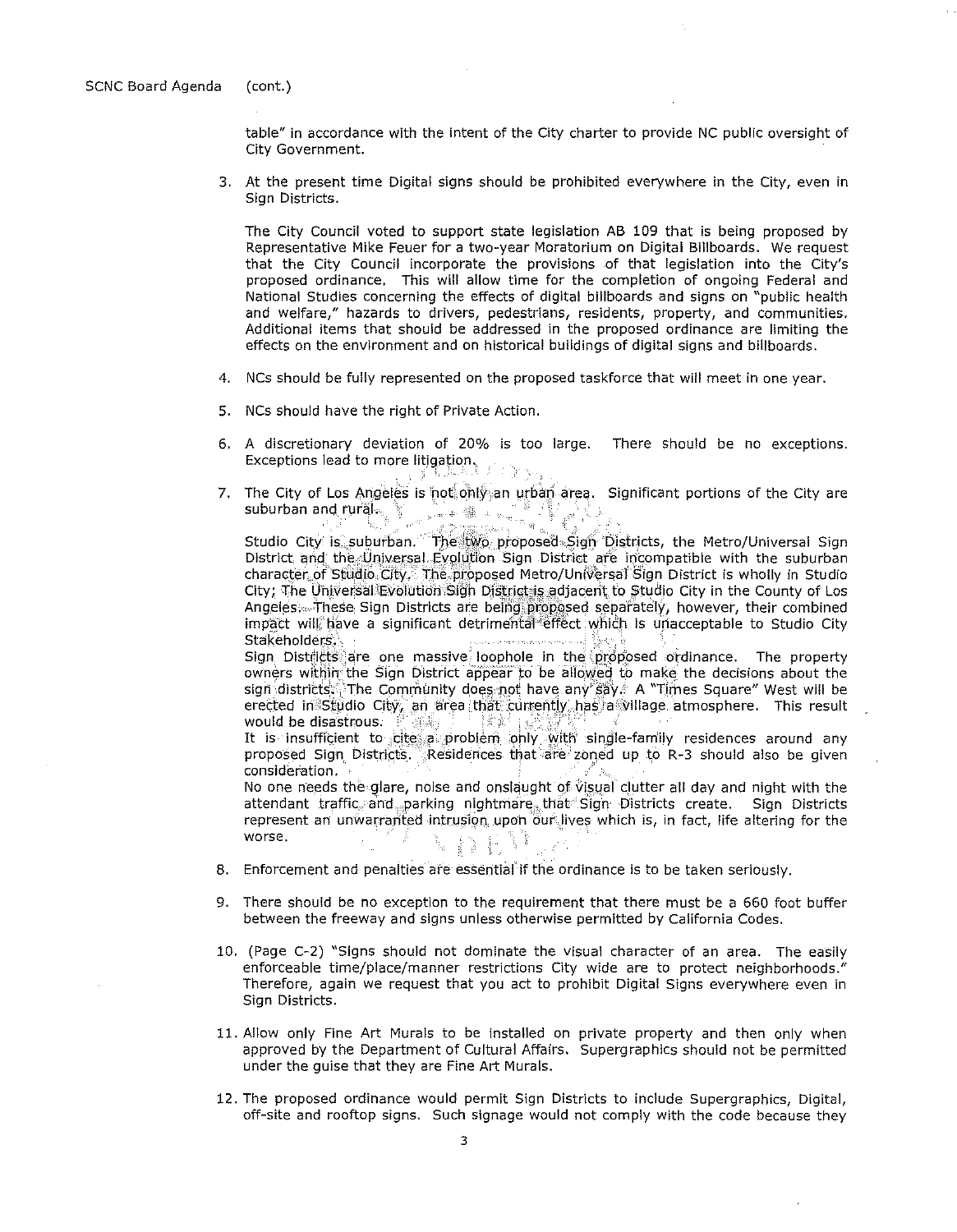would dominate the visual appearance of the area. Section 14.4.1Purpose. E. indicates "That adequacy of message opportunity will be available to sign users without **dominating the visual appearance of the area."** 

- 13. We now have R-3 or more restrictively zoned residences 30 or more feet away from illuminated signs that interfere with the lives of tenants/owners of residences. There should be a strict "shut-off" time for illumination, preferably when the business closes or, at the latest, midnight.
- 14. (C-21) Two years is too long for temporary signs on temporary construction walls. These often end up being super graphics. Additionally, they are a target for graffiti.
- 15. (C-31) The draft ordinance states "Comprehensive Sign Programs within 500' of a residentially zoned lot is to be "Compatible" with residential uses." Please provide a definition of "compatible." The number of possible comprehensive Sign Program properties in the City of Los Angeles should be stated. CPCs will be excessive exceptions to the proposed ordinance.
- 16. (C-40, Section 2.K.) We applaud that Specific Plans are allowed to be the same or more restrictive than the proposed ordinance.
- 17. We foresee that Sign Districts will be detrimental to Studio City, both at Metro/Universal and at the Universal/Evolution sites.  $(C-45.4(C))$  states "The proposed special sign regulations shall not constitute a hazard to the safe and efficient operation of vehicles upon a street or a freeway or create a condition that endangers the safety of persons, pedestrians, or property"; and section (d) states : "the proposed special sign regulations will not create light pollution or other negative environmental effects that will be materially, detrimental to the character of development in the immediate neighborhood outside the proposed district,..... The impact of both the proposed sign districts noted above would clearly violate the intent of these provisions of the proposed ordinance. The unmitigateable impacts of such districts; will destroy the character and quality of life of the commUnity of Studio City. · ·
- 18. There should be vigorous enforcement of the provisions of the law once it is in place.
- c) **Motion: The Board of the Studio City Neighborhood Council opposes the amendment** to Ordinance No. 172,465 which currently regulates signage for Staples Center ("Arena"). We oppose instillation of electronic signage visible from the Freeway on the Convention Center South Hall, Convention Center West Hall, Convention Center **Concourse, and Arena Buildings.**

**Case No.'s CPC-2008-3374-MSC and ENV: Addendum to ElR SCif #96091061** 

6. Comments from Board Members on subject matters within the Board's jurisdiction (5 min).

7. Adjournment (1 min).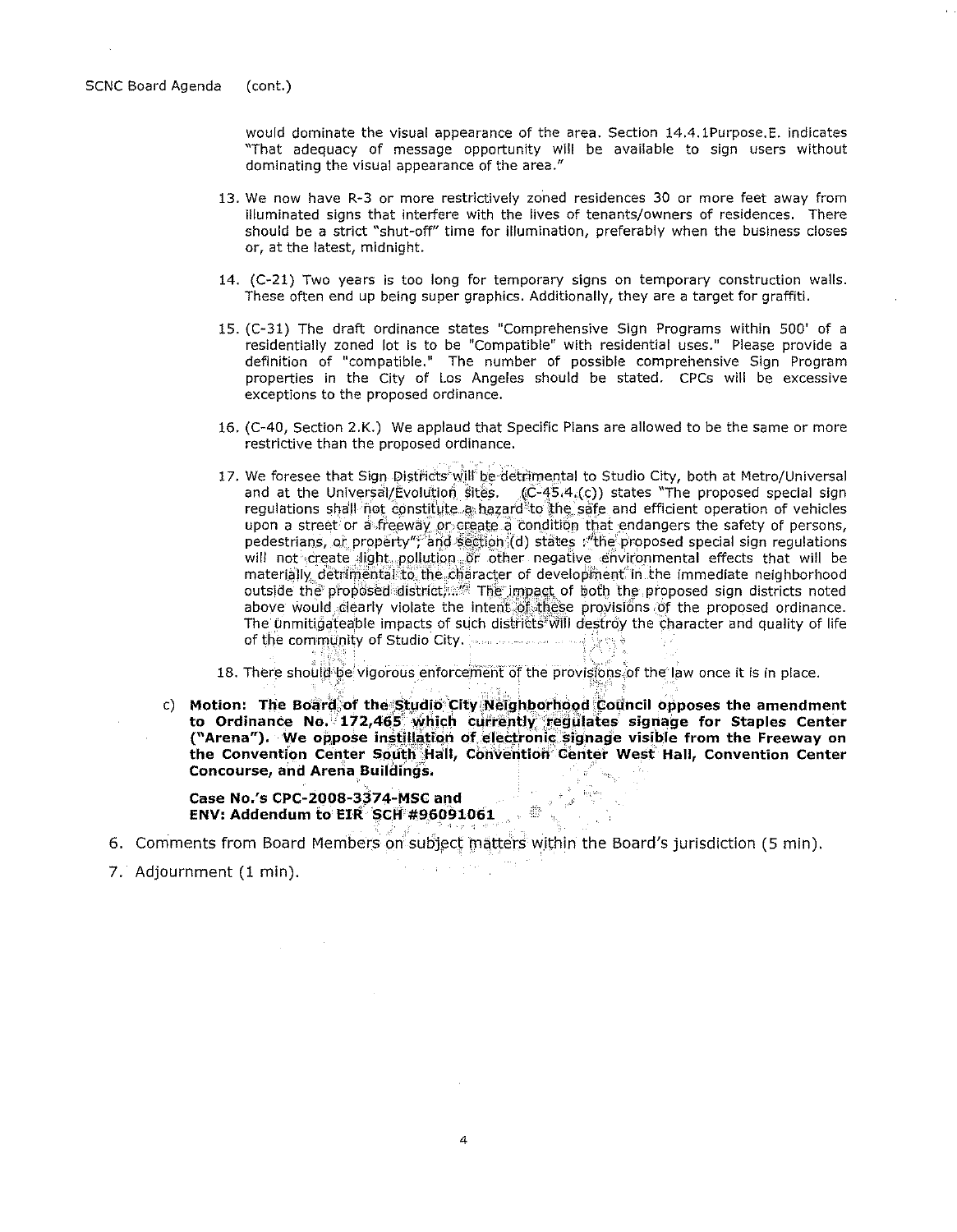### SCNC BOARD MEETING- SPECIAL MEETING - MAY 10,2009

- 1. Ben Neumann, John Walker, Rita Villa, Barbara Monahan Burke, Lisa Sarkin (secy), Michael McCue, Richard Niederberg, Ron Taylor, Victor Helo (10:16) 8 present- quorum met- all others excused.
- 2. 4

5. a) Rita Villa- background on this Planning Dept. is asking the CPC and City Council to change the sign restrictions.

MOTION: SEE AGENDA - read by Ben - amending the current SCNC CIS - Lisa - it is an amendment to the SCNC current CIS. Ron- what about Sunset Blvd. Richard- Sunset Blvd. is in West Hollywood.

### VOTE: 8-0-0

5. b)Rita Villa- background continuation to way in on the sign ordinance. Weiss and Reyes put

Forth motions to add or change the CPC sign ordinance. LaBonge sent a letter too. The GAC agrees with

Some of these changes but disagrees with others. This is the reason for this motion

MOTION: SEE AGENDA- read by Ben. Michael- supports this having worked with the committee.

VOTE: 8-0-0

5. c) Rita Villa- explains study of digital billboards along freeways. Contacted the NC in the area. They were not up to speed and will bring it up at their next meeting. He did not object to our weighing

In at this time.

MOTION: SEE AGENDA- read by Ben. Ben- raised as a point with Rita we should only weigh in within

Studio City unless we are asked. That is why I wanted Rita and Barbara to contact the other NC. John-Should we really weigh in on this? Barbara- citywide issue because it is the convention center. The council only attacked this to make money. Nobody lives near it. Rita- nobody lives within 500 feet. Ben- not really citywide issue. One particular building in one particular area- Ron- suggest one area

Downtown. Concerned about traffic safety and maybe is premature to pass this. Give us back some of our budget, worry about taking this position. Lisa- an exception to the ordinance can cause problems in the future. At Dodger Staduim you can see the lights now. Richard- how can you treat people differently. Barbara- Caltrans says that you cannot have these signs within 660 feet of a state highway. Met with Jim Dantona about the state law, so we do have a right to pass this information. Ben  $-$  it has to be particular to the city. It is a slippery slope that we go down here. What if other NCs around Metro/Universal supported it. If the local NC would ask us for support, it would be different. Understand all the motivations, playing in somebody's sandbox. Michael - I agree with the president, however, our board is more on top of things, the city did get things past us until we were looking for it.